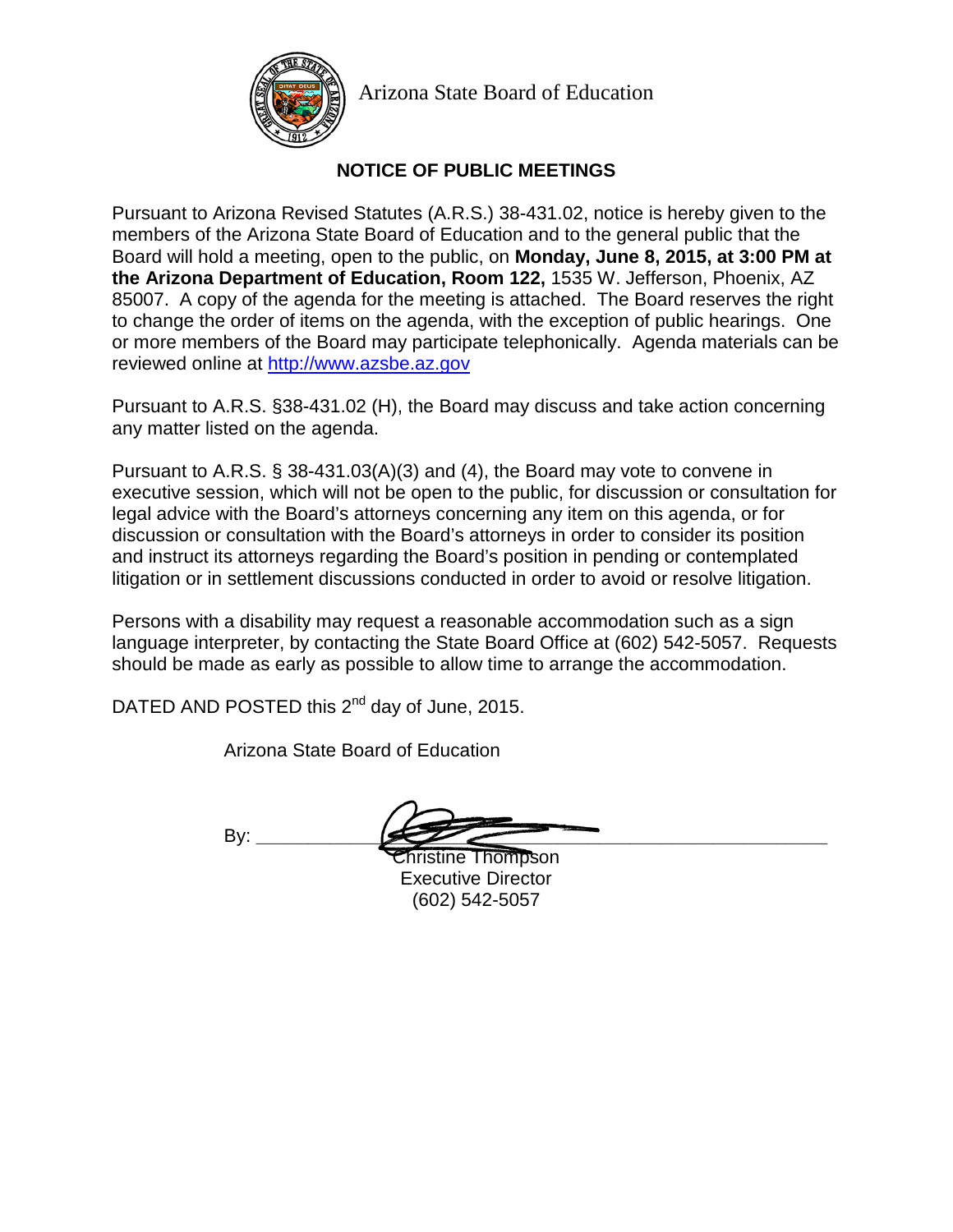### Monday, June 8, 2015 3:00 PM Arizona Department of Education, Room 122 1535 W. Jefferson, Phoenix, AZ 85007

## 3:00 p.m. CALL TO ORDER AND ROLL CALL

#### GENERAL SESSION

A. Presentation, discussion and possible consideration regarding the Four-Hour English Language Development Complaint (U.S. Department of Education Office of Civil Rights (OCR) Case Number 08-10-4046 and U.S. Department of Justice (DOJ) Case Number 169-8-81). Pursuant to A.R.S. § 38-431.03(A)(3) and (4), the Board may vote to convene in executive session, which will not be open to the public, for discussion or consultation for legal advice with the Board's attorneys and/or for discussion or consultation with the Board's attorneys in order to consider its position and instruct its attorneys in pending or contemplated litigation or in settlement discussions conducted in order to avoid or resolve litigation.

ADJOURN